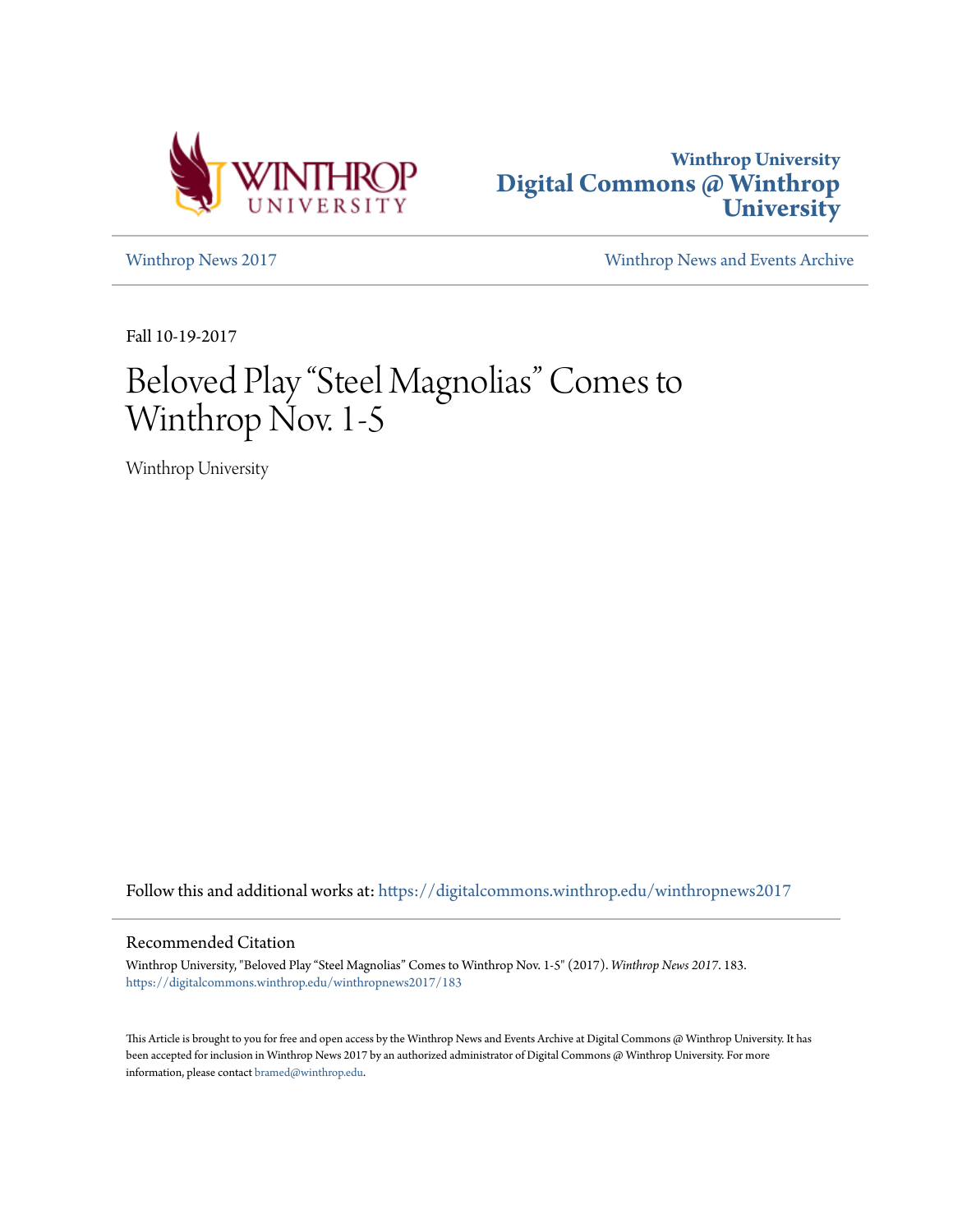EMAIL WINGSPAN BLACKBOARD MAP SITE PEOPLE SAND A SITE PEOPLE



NIVERSITY **ABOUT ADMISSIONS & AID ACADEMICS STUDENT AFFAIRS ATHLETICS GIVING** 10/19/2017

All News

Archives

RSS News Feeds

Winthrop in the News

**Beloved Play "Steel Magnolias" Comes to Winthrop Nov. 1-5**

## **Quick Facts**

**HK** 

Show times are 8 p.m. Wednesday through Saturday with a 2 p.m. matinee on Sunday. Tickets are \$5 with a Winthrop ID or \$10 for the general public for the Wednesday and Thursday shows and \$8 with a Winthrop ID or \$15 for the general public Friday through Sunday

**O** SHARE

「验費」



ROCK HILL, SOUTH CAROLINA – Come out from under the dryers and paint those nails for a night out when **"Steel Magnolias"** comes to Winthrop University's Johnson Studio Theatre Wednesday-Sunday, Nov. 1-5. Show times are 8 p.m. Wednesday through Saturday with a 2 p.m. matinee on Sunday.

"Steel Magnolias," the basis for the Oscarnominated film, is the bittersweet story of six women who gather under the dryers at Truvy's Beauty Salon to share gossip, laughter, recipes and beauty secrets in a small Southern town. When tragedy strikes, they face it with sass and strength, supporting each other through thick and thin. By turns hilarious and poignant, "Steel Magnolias" is a heart-warming portrait of friendship and love.

This student-directed piece includes **Kristi**

**Swiger** (Genoa, Illinois) as Truvy Jones; **Joy White** (Irmo, South Carolina) as Annelle Dupuy; **Madeline Penn** (Myrtle Beach, South Carolina) as Shelby Eatenton; **Hailee Beltzhoover** (Irmo, South Carolina) as Ouiser Boudreaux; **Caitlyn Brown** (Charleston, South Carolina) as Clairee Belcher; and **Ericka Meliszewki** (Florence, South Carolina) as M'Lynn Eatenton.

Director **Sydney Taie** (Goose Creek, South Carolina) has been a fan of "Steel Magnolias" her entire life and chose the play because of her desire to give more female actors a chance to star on stage. In addition to the cast, the crew is entirely made up of female students.

"I really like that the play is all women because I wanted to show female empowerment and give actors a chance to do something they might not have had the chance to do otherwise," Taie said.

This is Taie's first time directing a full-length production on stage. Though she began as an actor at Winthrop, Taie has enjoyed taking on the behind-the-scenes roles, but says that directing her peers presents its own set of challenges.

"Being the same age as the actors, I have to step into a different role in the room, since we're friends off-stage," Taie said.